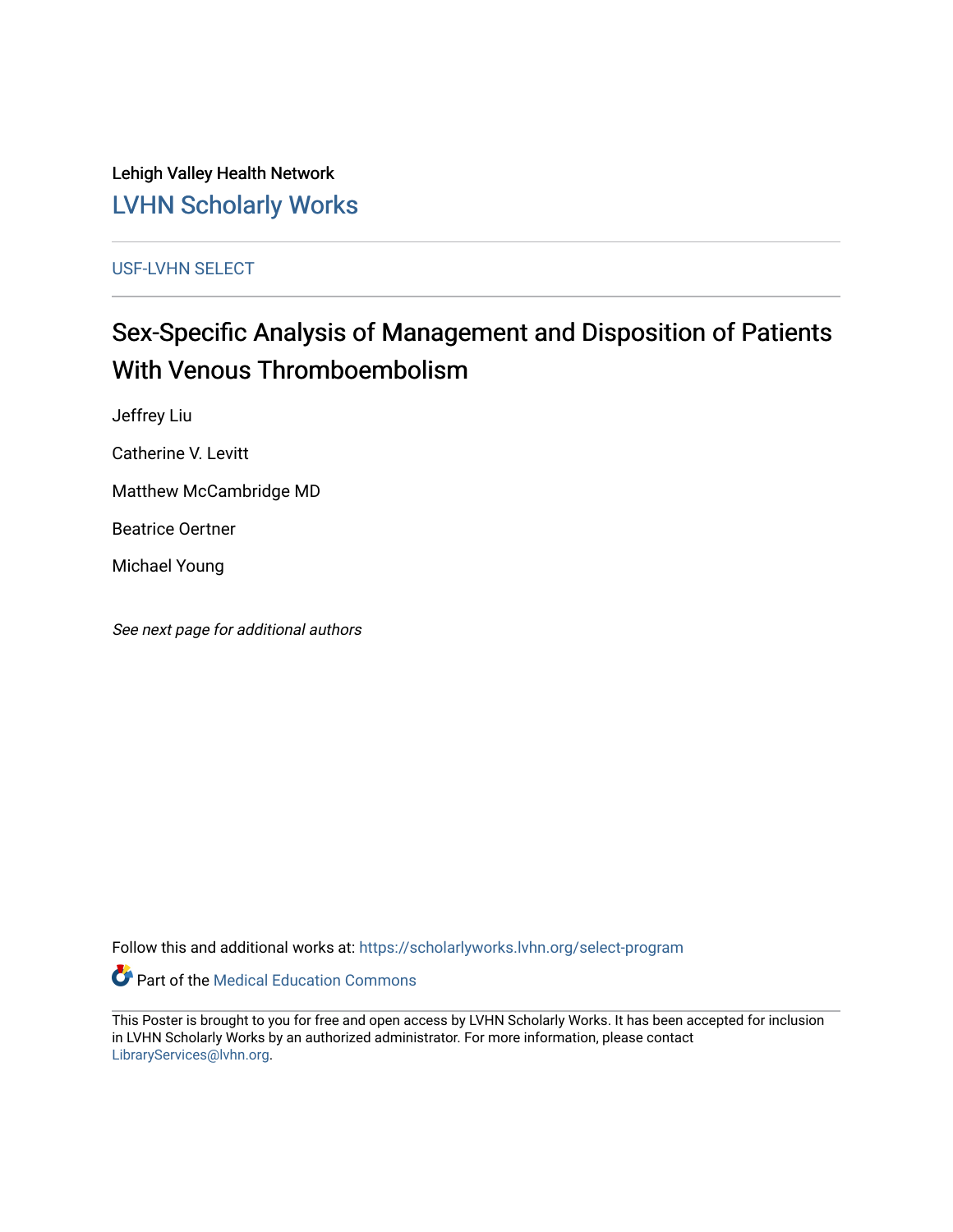#### Authors

Jeffrey Liu; Catherine V. Levitt; Matthew McCambridge MD; Beatrice Oertner; Michael Young; Andrew C. Miller DO; Timlin Glaser MD; Amanda R. Stashin; Kira Galeano; Margaret A. Vido DO; and Marna R. Greenberg DO, MPH, FACEP